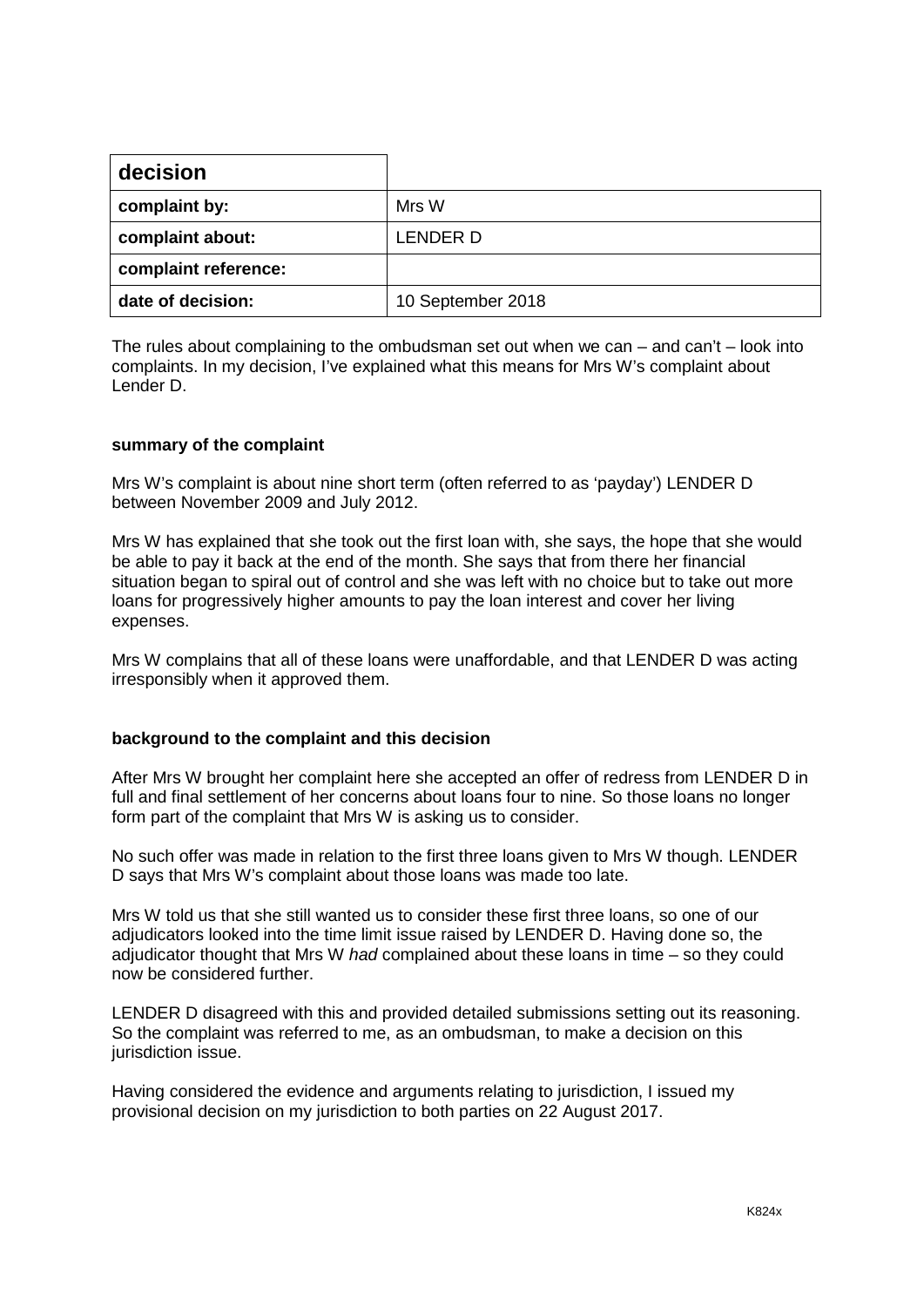A copy of that decision is attached, which includes a more detailed summary of the background to this complaint. My provisional findings on jurisdiction and the reasons for those findings are also set out at length, including what evidence and arguments I considered at the time.

The parties will be aware of the content of my provisional decision, and I will revisit this in more detail below. So I will not repeat it at length here. In summary though, I provisionally found that Mrs W's complaint *had* been made in time:

- I accepted that Mrs W had complained more than six years after the event(s) she's complaining about (the sale of these loans);
- I was satisfied that, to have cause for complaint, Mrs W needed to know there was a potential problem (that the loan was unaffordable), that the problem caused her loss *and* that the loss was attributable to LENDER D;
- I found that Mrs W only actually became aware that she had cause to make her complaint within three years of when she complained;
- I was *not* persuaded that Mrs W ought reasonably to have realised that she had cause for complaint before then such that her complaint might have been made too late. In reaching that provisional conclusion I was not persuaded that she ought reasonably to have attributed responsibility for the position she found herself in to LENDER D, and I was not persuaded on the evidence I had seen that she did.

These provisional findings were reached taking into account the rules which I was satisfied apply to complaints made to this office.

## **responses to my provisional decision**

Mrs W accepted the findings reached in my provisional decision. So she hasn't provided anything further for me to consider.

LENDER D highlighted a number of points I'd made in my provisional decision referencing Mrs W's representations and the conversations we'd had with her about her complaint. So a copy of Mrs W's initial complaint to us, together with recordings of two conversations she had with our staff about her awareness of cause to complain (which I referred to in my provisional decision) were provided to LENDER D.

LENDER D made further representations on my jurisdiction both before and after it received this evidence, which I have read and considered carefully – along with all the other evidence and arguments – and summarised below.

## *subjective knowledge*

• Mrs W's initial complaint makes it clear that she was well aware shortly after she took out these loans that she could not afford the repayments.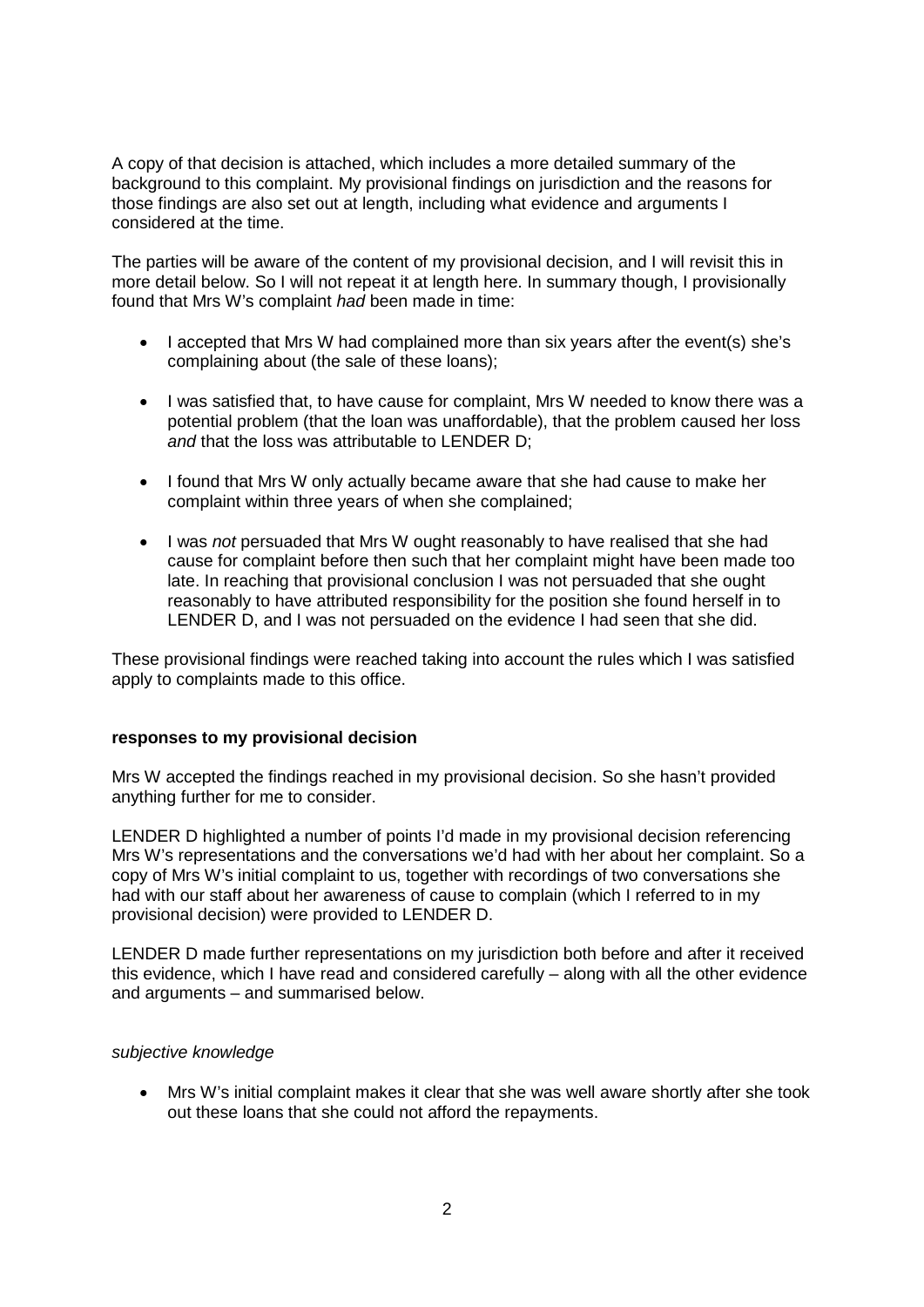- We should have queried further the information Mrs W came across that allegedly made her aware of cause to complain and when this happened (more specifically than "recently").
- We have asked the wrong question when we asked Mrs W when she became aware the business had done something wrong. We should have asked when she became aware of her cause for complaint.
- In citing research carried out by the Department for Business Innovation & Skills in 2013 when considering Mrs W's subjective knowledge I incorrectly focussed on objective matters rather than what Mrs W knew at the time and whether that knowledge was sufficient for her to have cause for complaint.
- I incorrectly referred to our conversations with Mrs W as 'testimony' if I am inferring that the information Mrs W provided should be given significant weight then that is plainly incorrect.

# *objective knowledge*

- LENDER D maintains that DISP 2.8.2 (2) (b) reflects the position under section 14A of the Limitation Act 1980. So, as with the Limitation Act 1980, the complainant bears the burden of proving that they complained within three years of when they ought to have become aware that they had cause for complaint;
- other than confirming I was mindful of the approach the courts take and mentioning the judgment referred to by LENDER D, it is not clear in my provisional decision the extent to which – if at all – I had proper regard to the guidance given by the courts;
- the comments in my provisional decision on the 'prevailing circumstances in 2009 and 2010' effectively reflects a blanket policy decision focussing on an entire class of consumers and bears no relationship to the facts of Mrs W's complaint;
- there was ample information on the internet from 2009-2012 at the latest which was publically available and made it clear that payday lenders had a duty to lend responsibly – this included, in particular, the OFT's Irresponsible Lending Guide, information on the Financial Ombudsman Service website and articles on the Guardian and Telegraph newspaper website.
- Mrs W's circumstances suggest she "is an individual who was more than able to obtain information from a variety of sources on the internet", so she could have accessed and/or understood this information – the burden of proof is on her to explain why it wasn't reasonable of her to have regard to this information.
- there has been widespread media coverage about unaffordable lending dating back to 2010/2011 onwards, with increasing numbers of people taking advice about, and complaining about, payday loans – "if some 25,000 people were aware they had cause to complain about the circumstances of their loan, it is plain that Mrs W also ought to have been reasonably aware that she too had cause to complain".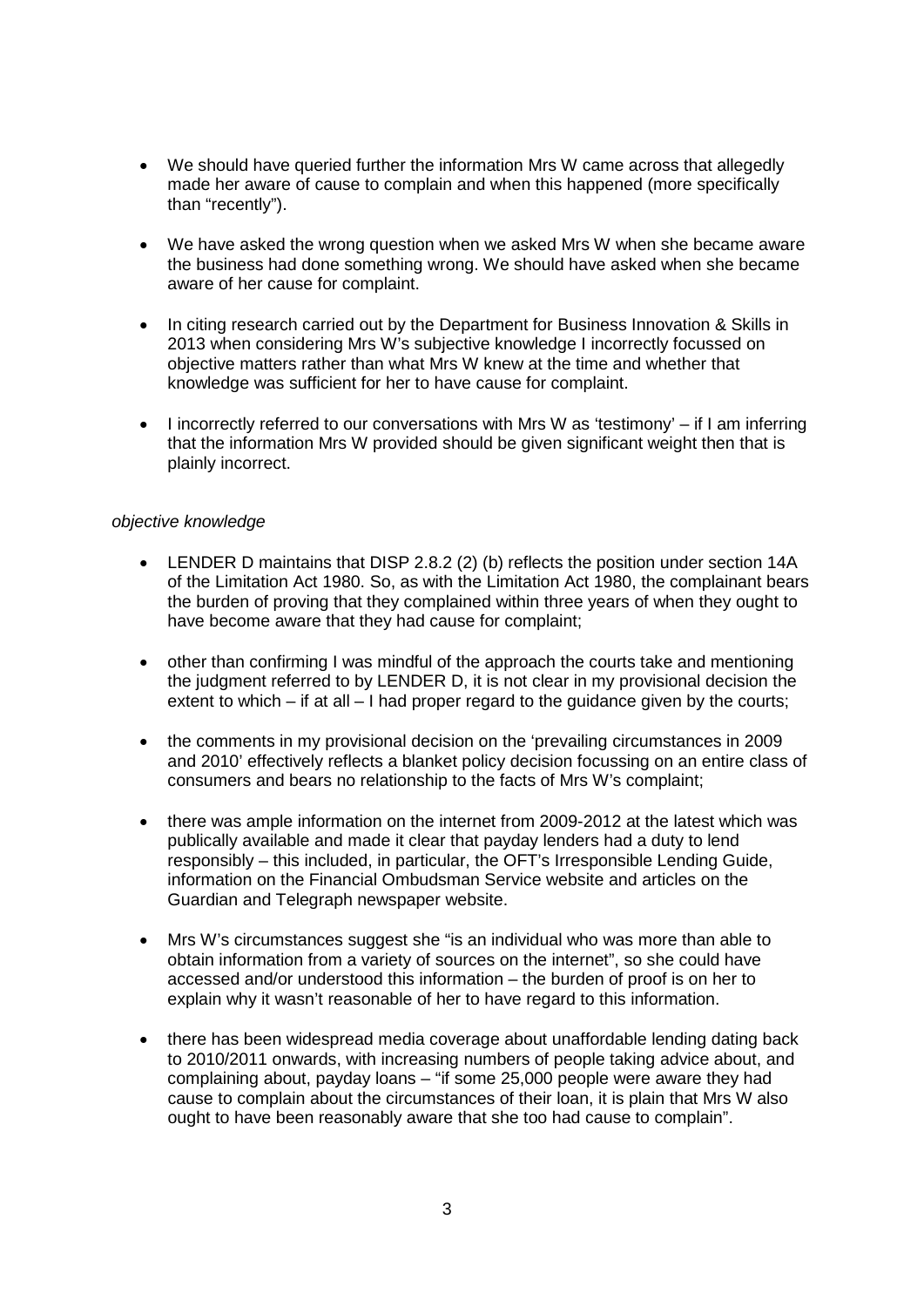• finally, LENDER D acknowledged the request in my provisional decision for the evidence it had referred to in previous submissions – it said this was enclosed as evidence that such documents were in the public domain making it clear that lenders had a duty to lend responsibly.

I note LENDER D also said that it has been disadvantaged by not seeing the evidence relating to Mrs W's complaint/her awareness of cause to complain, but it has now seen this and had an opportunity to comment fully both on the evidence and on my provisional findings as our rules and procedural fairness require. So I am satisfied that it is appropriate for me to now decide the jurisdiction position here (although we will of course keep the jurisdiction position under review as the case develops).

That being the case, I have considered afresh all the available evidence and arguments provided throughout this case – including the further evidence and arguments received from LENDER D in response to my provisional decision – to decide whether Mrs W's complaint about these three loans was made in time,

Having done so, I am satisfied that Mrs W's complaint about all three of these loans *was*  made within the time limits applying to this service and can now be considered further.

# **the time limits**

As I explained in my provisional decision, the industry regulator, the Financial Conduct Authority ("FCA"), was required under Paragraph 13 (1) of Schedule 17 of the Financial Services and Markets Act 2000 ("FSMA") to make time limits for complaints referred to the Financial Ombudsman Service. These time limits are set out in the DISP section of the FCA's Handbook at DISP 2.8.

It is accepted that it is these time limit rules that I am required to apply when deciding whether or not Mrs W's complaint was made in time. However LENDER D says that the rules are 'an extension of' section 14A of the Limitation Act 1980 and that I am in turn required to give proper account to the case law that pertains to that provision.

Having again given careful thought to that, I don't agree with LENDER D that DISP 2.8 was intended to operate as 'an extension of' section 14A of the Limitation Act. Had it been the regulator's intention for the time limits in DISP to extend that Act or to replicate the relevant provisions of the Act, it could have drafted them in this way. That is clearly not the case. I've already set out a number of differences between the time limits in the rules and the Act in my provisional decision. I don't think it's necessary to repeat them here.

Nonetheless, I do accept that the time limits in DISP are, in some ways, similar to the statutory time periods for bringing a claim to court as set out in the Limitation Act 1980. In particular, I note the similarities between the concepts of actual and constructive knowledge in the Act and awareness in DISP.

As a result, I am fully aware of the associated case law to which LENDER D refers and have taken it into account when considering DISP 2.8.2 R (2) (b). However, I remain of the opinion that a detailed analysis of the case law would not be particularly helpful here. The further arguments LENDER D has made in relation to this haven't persuaded me otherwise.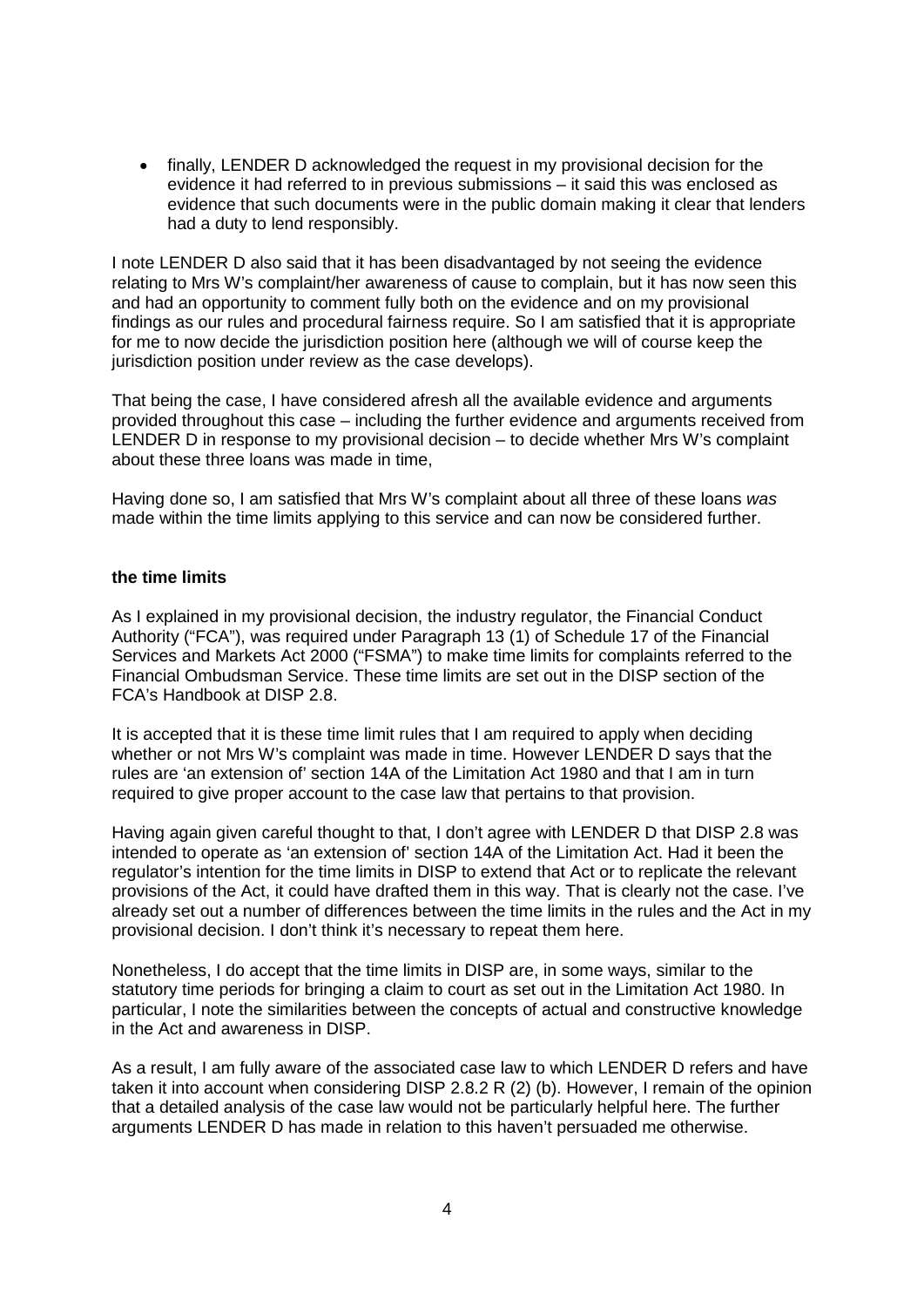# *DISP 2.8.2 R (2)*

This being the case, I have considered whether Mrs W's complaint has been referred in time in accordance with the time limits in DISP 2.8.2.

To briefly recap, DISP 2.8.2 R (2) says that, unless the business consents or there are exceptional circumstances for the complainant's failure to comply with the time limits, I can't consider a complaint that's been made more than:

- (a) six years after the event complained of; or (if later)
- (b) three years after the date on which the complainant *'became aware (or ought reasonably to have become aware) that they had cause for complaint'*.

# **the six year time period**

In my provisional decision I explained that Mrs W's complaint about each of these three loans had been made after the six year time period – starting when the loans were each approved – had expired. The loans were approved in November 2009, February 2010 and June 2010 respectively, but Mrs W first complained in July 2016.

I remain satisfied – and she has not sought to argue otherwise – that Mrs W complained outside this part of the DISP time limits in connection with these three loans.

I turn therefore to the three year part of the time limit rules which is clearly the main point in dispute in this case.

## **the three year time period**

The three year time period at DISP 2.8.2 R (2) (b) will start to run from the date on which the complainant became aware (the subjective test) or, when they ought reasonably to have become aware (the objective test), that they had cause for complaint.

I have revisited each part of the test in turn below.

Before doing so though, I will address LENDER D's position that Mrs W bears the burden of proving that she referred her complaint in time. LENDER D says this must be the position, as this is what she would be required to do if her claim were taken to court and the application of the 1980 Act were being considered.

I have already explained in my provisional decision and above why I am satisfied that the provisions of DISP and the 1980 Act are distinct from one another. It is DISP 2.8.2 R that I am required to apply in this case. As I say, I have taken account of the position at law and am mindful of the approach the courts take on the issue of the burden of proof – but it does not follow that I must apply that approach when considering the application of the time limits in DISP.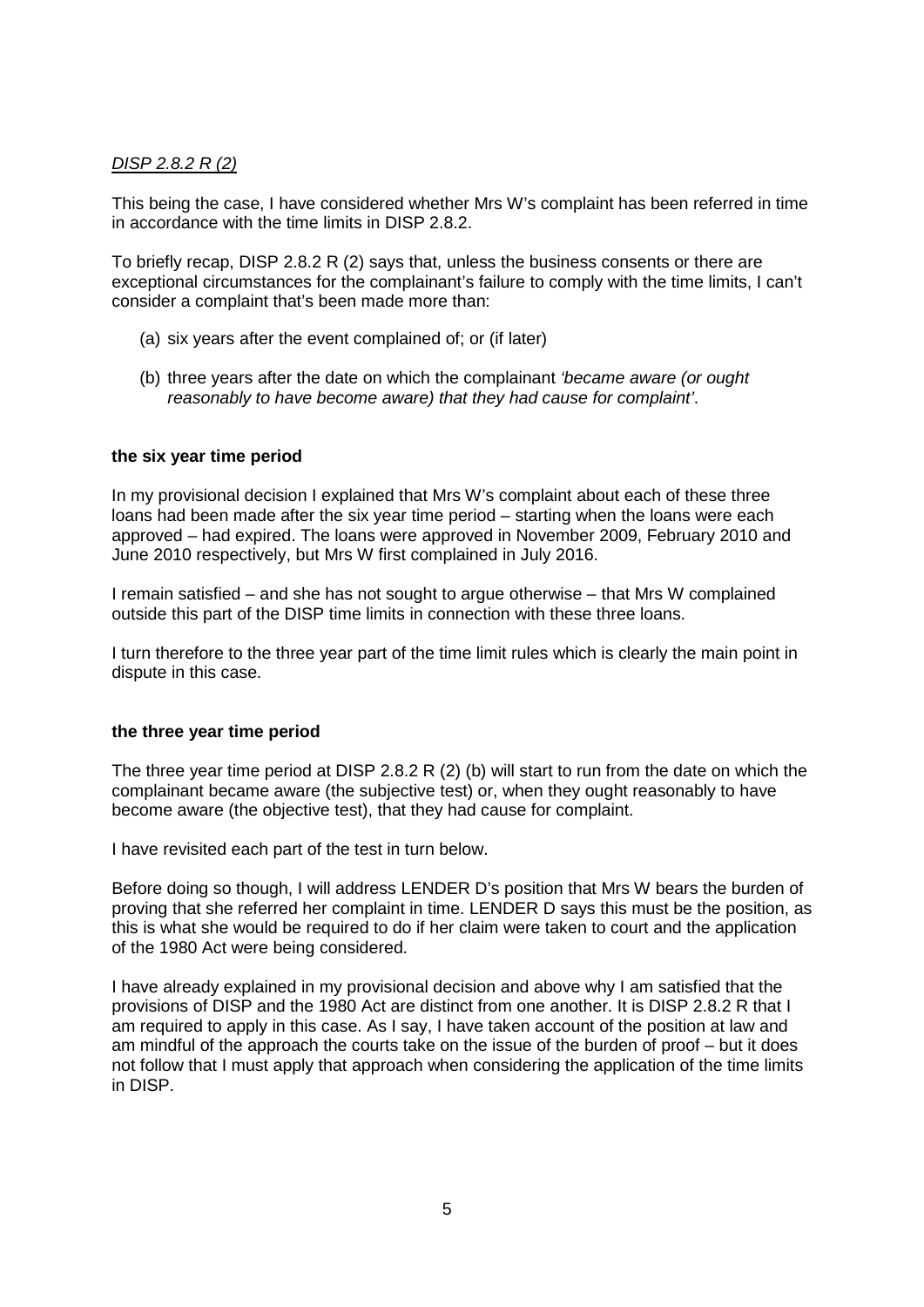On my reading, DISP 2.8.2 R is silent as to who has the burden of proving whether a complaint is made in time. I am aware of further provisions in DISP which address the complaint handling procedures that apply when I am considering whether I have jurisdiction to consider a complaint, specifically:

## *DISP 3.2.1 R*

The *Ombudsman* will have regard to whether a *complaint* is out of jurisdiction.

# *DISP 3.2.3 R*

Where the *respondent* alleges that the *complaint* is out of jurisdiction, the *Ombudsman* will give both parties the opportunity to make representations before he decides.

# *DISP 3.2.4 R*

Where the *Ombudsman* considers that the *complaint* may be out of jurisdiction, he will give the complainant an opportunity to make representations before he decides.

# *DISP 3.2.5 R*

Where the *Ombudsman* then decides that the *complaint* is out of jurisdiction, he will give reasons for that decision to the complainant and inform the *respondent*.

# *DISP 3.2.6R*

Where the *Ombudsman* then decides that the *complaint* is not out of jurisdiction, he will inform the complainant and give reasons for that decision to the *respondent.*

In my view, there is nothing in this to suggest that either party bears the burden to prove or disprove its position or that the burden shifts once one party has sufficiently made its case.

Rather, I am required to give both parties an opportunity to make representations where my jurisdiction is in dispute, after which I must decide whether I have the power to consider the complaint.

I am satisfied that that is in line with the informal nature of the Financial Ombudsman Service as an alternative service to the courts for resolving disputes such as this. I am further satisfied that I have given appropriate regard to the evidence provided by both parties in this case and have applied DISP 2.8.2 R in accordance with the complaint handling procedures in DISP.

# *when did Mrs W become aware that she had cause for complaint?*

As I explained in my provisional decision, Mrs W confirmed to us that she only became aware that she had cause to complain 'recently' when she became aware of media coverage relating to payday loans and she was being told she should complain. She told LENDER D when she referred her complaint that she had received advice from a Facebook page.

She has been clear and consistent whenever she's spoken to us about this.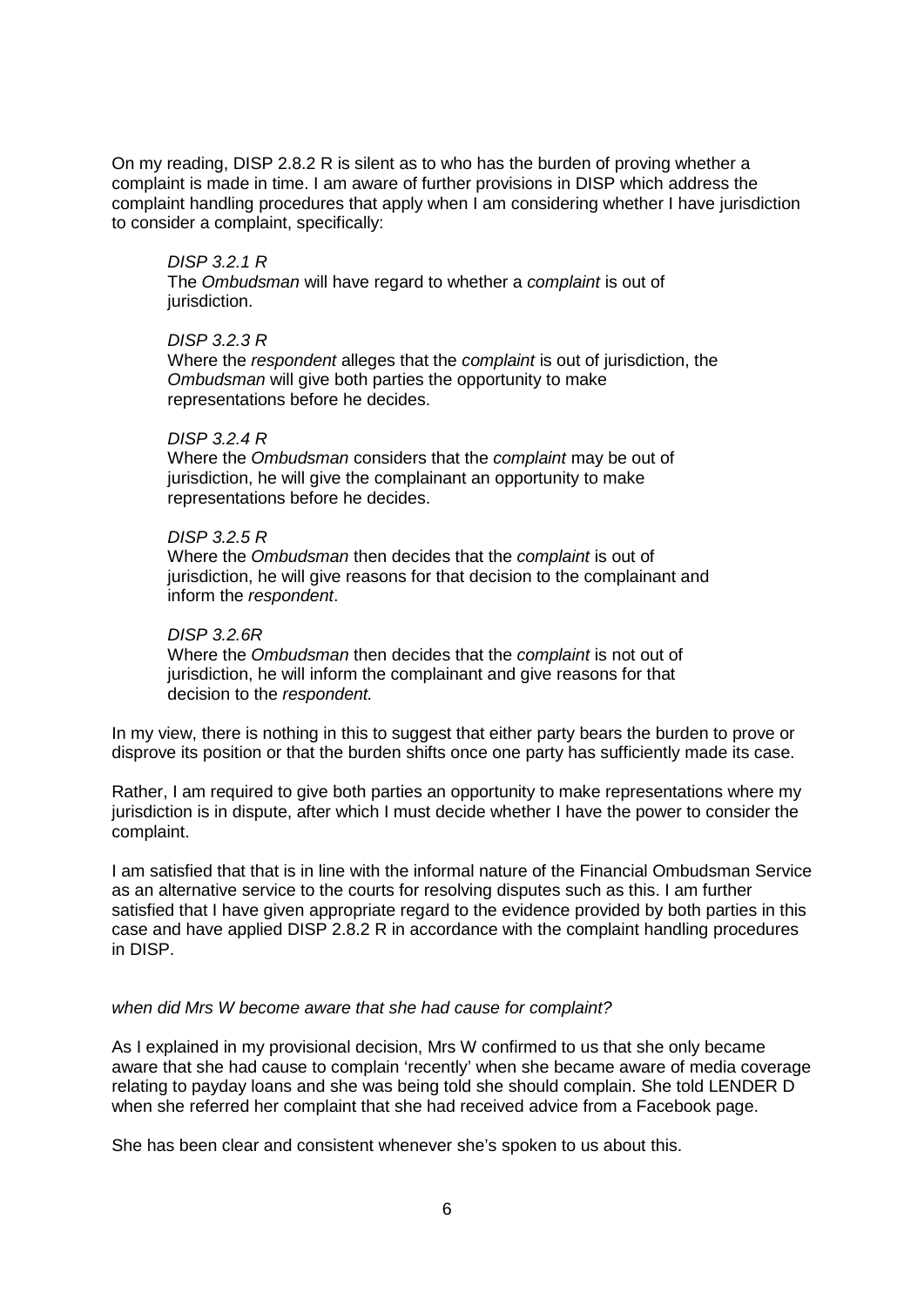In that regard, I note that in her telephone conversation with a case handler at this office on 8 December 2016 she said she only complained when she heard that she could – up until that point she thought it (that she'd been given an unaffordable loan) was her fault because she was the one borrowing the money.

I note also that in a subsequent telephone conversation with a different case handler on 5 May 2017 she confirmed she only recently became aware that the business had done something wrong when she saw on the news and television that payday lenders shouldn't have been providing loans like her own, and so a complaint could be made. She explained that she'd asked for the money and the business had given it to her – she didn't think anything of the lender's role in considering her financial circumstances. When she started to get into financial difficulty she thought that her only option was to borrow more money – she didn't think the business had done anything wrong because she thought it was all her fault.

I appreciate that LENDER D does not consider we have asked the right questions of Mrs W to establish awareness of cause for complaint. It considers we should have queried further the media coverage she referred to in order to establish more precisely the date of her subjective awareness. However, I am satisfied that we have obtained sufficient information for me to address these questions and that I have the information I need to make my decision on the matter.

Mrs W's representations about how she came to realise she had cause for complaint suggest, in my view, that she only became aware of cause to complain within three years of her complaint being made. That finding is to my mind entirely implicit in her use of the word 'recently', and I have not seen any evidence to suggest that is not the case.

LENDER D further says that in focussing on when she was aware the lender *had done something wrong,* we have asked the wrong question of Mrs W. It says we should have asked when she was aware *she had cause for complaint.* I've given this careful thought, but I don't agree that there is a meaningful distinction between the terminologies used here. I am satisfied that in asking Mrs W when she knew the business had done something wrong, particularly in the context of the complaint she had made about affordability failings, we have effectively asked her when she was aware of her cause for complaint.

LENDER D also says it is incorrect to refer, as I did in my provisional decision, to what Mrs W told us as "testimony". I accept that her representations are not testimony in the sense that the word might be attributed to a statement given in a court of law. The fact that I referred to "testimony" was not intended to attribute any special status to her evidence.

That said, her representations are evidence that I must weigh up when deciding the issue of subjective awareness. I am also mindful that she is ultimately the only person who knows when she actually became aware of her cause for complaint against LENDER D.

But I have not simply accepted Mrs W's representations at 'face value' as LENDER D suggests. Having considered what she's told us about what happened, I find Mrs W's representations to be a credible and consistent.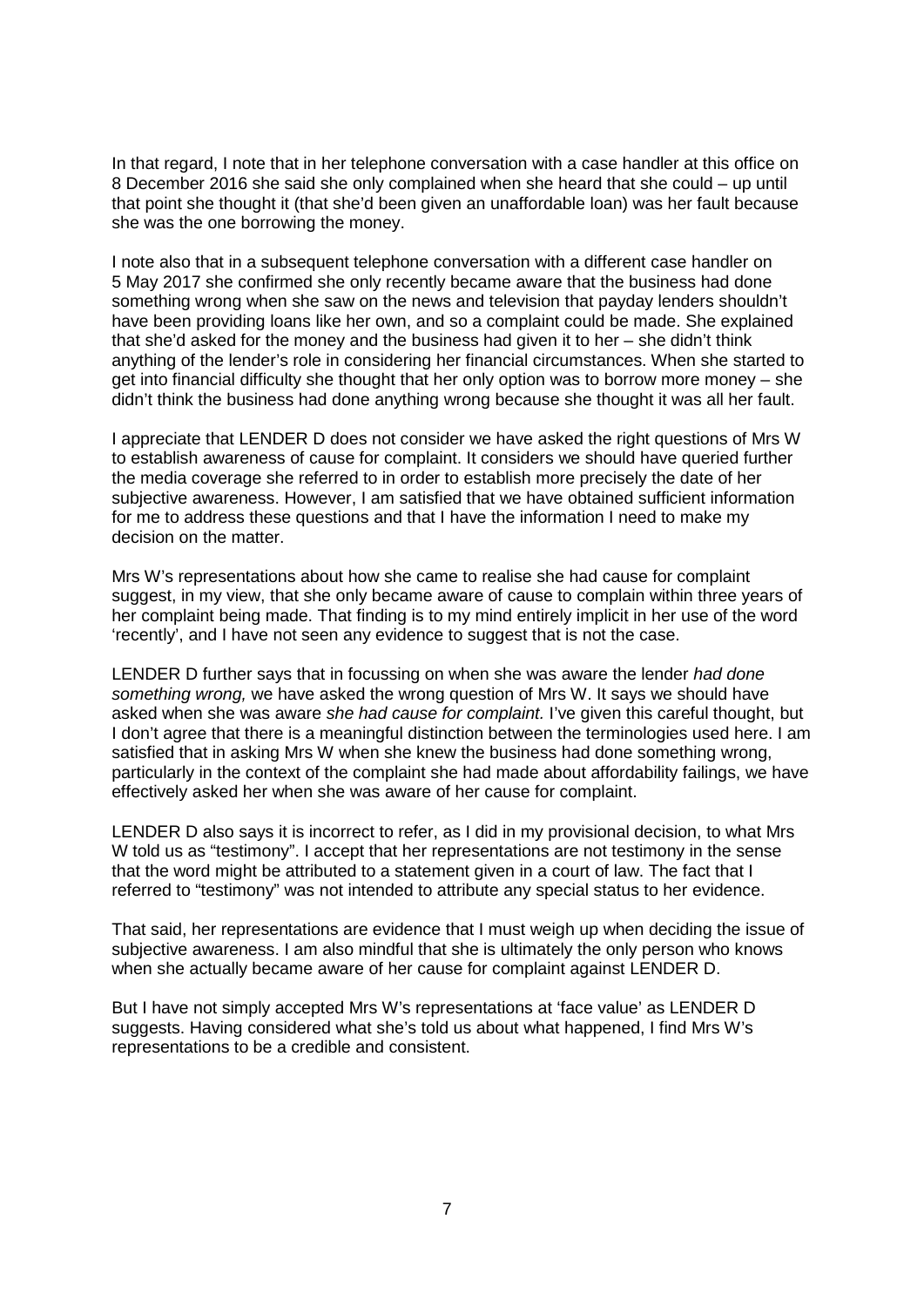Indeed, that is why I referred to research carried out by the Department for Business Innovation & Skills in  $2013<sup>1</sup>$  $2013<sup>1</sup>$  $2013<sup>1</sup>$  – not to indicate what her subjective knowledge was likely to have been, but to illustrate that what Mrs W had told us was consistent with those findings.

Having considered carefully what she's said, including listening to the recordings of the conversations she had with our case handlers about these points, I find Mrs W's representations on when she became aware of her cause for complaint to be consistent and ultimately plausible.

It remains the case that I have not seen anything which suggests she became aware she had cause to complain more than three years before she did complain – such as evidence that she attempted to make an earlier complaint.

On balance, having considered the representations of both sides, including LENDER D's latest submissions responding to my provisional findings, I am satisfied that it is more likely than not that Mrs W *did not* realise she had cause to complain more than three years before she complained in July 2016.

## *ought Mrs W reasonably to have become aware that she had cause for complaint before July 2013?*

This is the objective aspect of the time limits in DISP 2.8.2 R (2) (b) which requires me to consider whether Mrs W ought reasonably to have been aware of her cause for complaint more than three years before its referral.

At the outset, I should say that Mrs W has not disputed my provisional finding that she ought reasonably to have known from the frequency and amount of her borrowing, combined with her financial situation at the time – she told us she had to borrow increasing amounts of money to pay the loan interest and cover her living expenses – that these three loans were unaffordable shortly after they were taken out (if not at the time of the borrowing itself).

LENDER D says it must follow that Mrs W should also have been aware she was being caused loss as she could not afford the repayments.

I accept it logically follows that awareness of a loan being *unaffordable* ought to go hand in hand with awareness of loss. Even when an unaffordable loan is repaid (and so no direct financial loss on *that* loan has been incurred), this is likely at the expense of having to borrow again or not meet payments on other outstanding debts – so interest/charges are incurred and this would likely also cause distress and/or inconvenience.

LENDER D also says, however, that it would have been reasonable for Mrs W to investigate further at this point as to how and why she had been given unaffordable loans (and presumably in LENDER D's view this would have led to her having cause to complain). I do not agree with LENDER D on this.

That is because, and as I explained in my provisional decision, having cause to complain requires a complainant to not only be aware of a potential problem (in this case, the unaffordable lending) but *also* to be aware:

<span id="page-7-0"></span><sup>1</sup> Ipsos MORI Social Research Institute, *Making Consumer Credit Markets Fairer,* Department for Business Innovation & Skills, 2013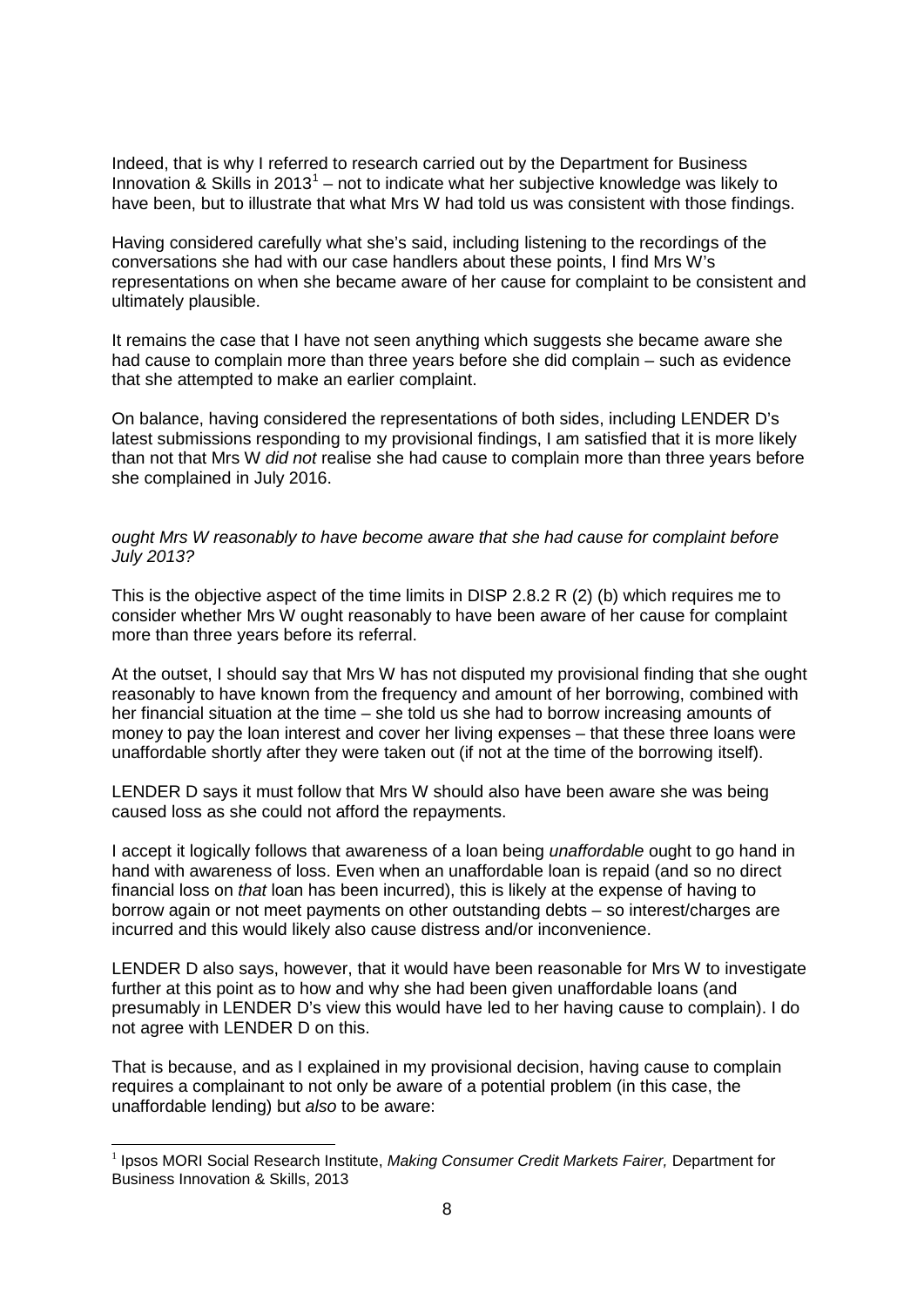- that the problem has caused them, or would cause them, loss; *and*
- that the loss may have been caused by someone else (which of course includes knowing who that someone is).

I do accept that, in many cases, awareness of a problem and the loss this caused will often lead a complainant to realise the loss may have been caused by a particular individual/business; so they will have cause to complain about that individual/business and the three year time limit for complaining will begin at that point.

I gave the following example of this in my provisional decision:

*"So, for example, it's likely that a consumer taking out a product on the basis of specific information given to them by a business would normally have reason (or ought reasonably to have had reason) to think the business might have done something wrong when they later found out that the information was misleading. Usually, a reasonable person would attach some blame on the person providing them with information they relied on if that information turned out to be inaccurate or untrue."*

But that will not always be the case, and I think Mrs W is a good example of that in practice, particularly given her plausible representations that she initially blamed herself for taking out these unaffordable loans.

To put this in context, I gave some background information in my provisional decision about the wider environment and circumstances in which short term loans were taken out in 2009 and 2010, with borrowers being able to get loans with speed and ease at the time, often with the expectation that the loan may not be repayable in full at the first attempt. I also explained how the current regulator, the FCA, took steps affecting the nature and size of the market; and referred to a quote from an Office of Fair Trading ("OFT") report from 2013 emphasising that borrowers were "not getting a balanced picture of the costs and risks of taking out a payday loan".

Taking everything into account, I wasn't persuaded that a payday borrower in the position of Mrs W ought reasonably to have attributed responsibility or blame on the lender when they found it difficult or were unable to repay short term loans.

LENDER D says that, in taking this position, it amounts to a policy decision by the Financial Ombudsman Service that because of the prevailing circumstances in 2009 and 2010, customers who had taken short term loans which they knew were unaffordable would not have had cause to complain. To be clear, that is not what has happened here. As the deciding ombudsman, I am making this decision based on the circumstances of Mrs W in this particular case.

In my view it is relevant (and appropriate) to take into account the wider environment and circumstances in which Mrs W's loans were taken out when considering whether a person in her position ought reasonably to have had cause to complain.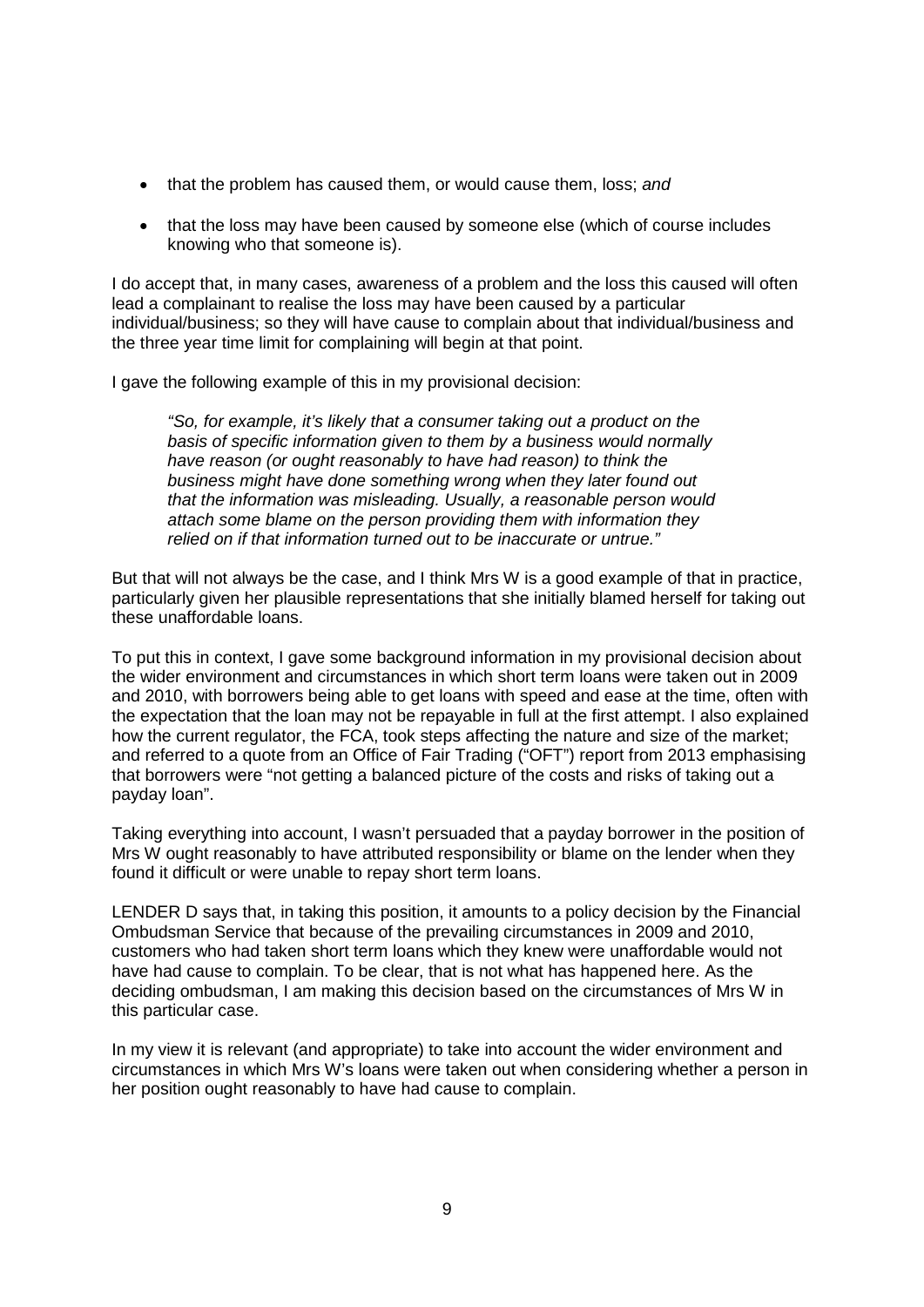In doing so, I had regard to the OFT Report 'Payday Lending Compliance Review Final Report' and the BIS research findings in its paper: 'Making Consumer Credit Markets Fairer'. I considered these provided some indirect evidence as to the state of the payday loan market and the wider circumstances in which short term loans were provided at the time Mrs W agreed her own loans. I noted that, amongst other things, the research suggested that borrowers often expressed a strong sense of personal responsibility regarding financial difficulties caused by missed payments.

But I accept the reports have limitations. They cannot tell the whole story and I have therefore given them limited weight.

Ultimately I have to decide whether a reasonable person in Mrs W's circumstances ought reasonably to have been aware of her cause for complaint before July 2013. I certainly am not, as LENDER D suggests, focusing on an entire class of consumers when considering that question.

That being the case, I have carefully considered the latest evidence LENDER D has provided.

LENDER D has again referred to the OFT's Irresponsible Lending Guide published in 2010 and the information on the Financial Ombudsman Service website about unaffordable lending. It also referred to Citizens Advice Bureau ("CAB") data published in 2013 about large numbers of consumers seeking advice about payday loans, an OFT report (which it seems is the same report I referenced in my provisional decision and above) mentioning the requirement for lenders to lend responsibly, and articles on the Guardian and Telegraph newspaper websites about payday lending and complaints data relating to unaffordable lending.

LENDER D says that all of this shows there was "a wealth of information in the public domain which made it abundantly clear that individuals could complain about payday loans". It says that:

*"…if some 25,000 people [the number referenced in one of the CAB reports regarding the number of people who had sought online advice] were aware that they had cause to complain about the circumstances of their loan, it is plain that Mrs W also ought to have been reasonably aware that she too had cause to complain."*

But the fact that some people – indeed an increasing number of people – were complaining about unaffordable lending at the time does not necessarily mean that others in the same position would also have blamed their lender, or that they ought to have done so. It is important to bear in mind, as LENDER D itself says, the circumstances of Mrs W and to ask what a reasonable person in those circumstances would have done.

I also disagree with LENDER D's position about the information it has referred to on various websites (including the Financial Ombudsman Service website) about unaffordable lending. I already explained in my provisional decision why I did not think it was reasonable to expect consumers like Mrs W to read or be familiar with specific or specialist publications like this and nothing LENDER D has now said causes me to change that view.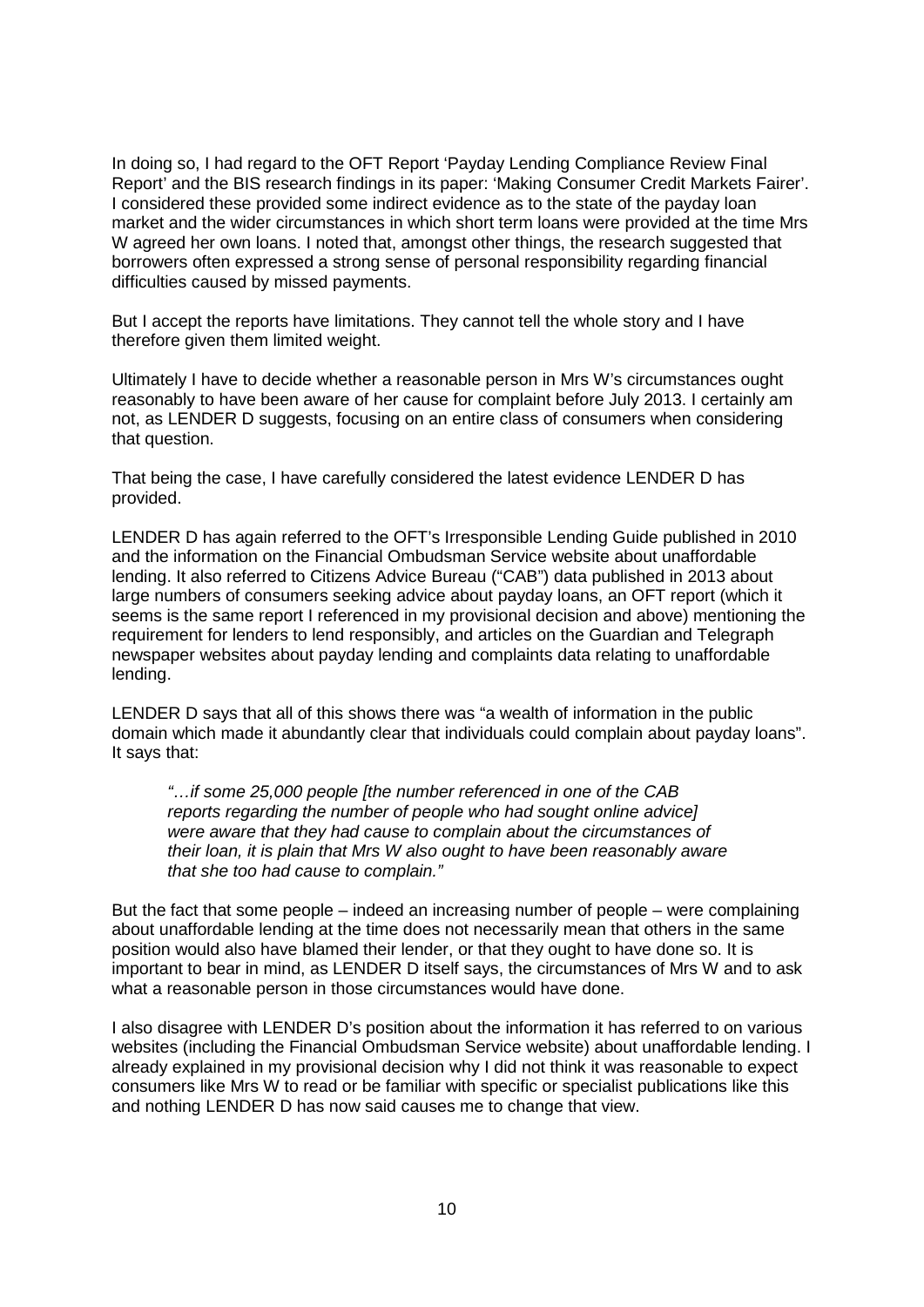I certainly do not agree with LENDER D's position that Mrs W should explain why it was reasonable for her *not* to have regarded this information simply because she was capable of using the internet.

All in all, I agree with LENDER D that Mrs W appears to be an intelligent and articulate individual who is capable of using the internet to access information. But I do not think it necessarily follows that a reasonable person in those circumstances, who became aware of affordability problems with her loan and who understood that she had suffered loss as a result, would also become aware that her difficulties could be due to failings on the part of the lender. In my view, a reasonable person in Mrs W's circumstances would be more likely to take personal responsibility for the difficulties she faced.

Further, I do not agree that a reasonable person in Mrs W's position would, in response to repayment difficulties, necessarily be expected to investigate further to determine how and why she had been given unaffordable loans, as LENDER D suggests. Mrs W did, as we know, respond to her affordability problems by approaching her lender for a further loan. In circumstances where the lender has approved that loan (and in this regard I note that LENDER D in fact agreed a further eight loans to Mrs W) it seems to my mind unlikely that a reasonable borrower would, at the same time, take steps to investigate why she had been given the unaffordable loans in the first place, as LENDER D suggests.

I do accept though that information provided as part of the loan application process might, depending on what it said, be relevant to the question of whether a payday borrower like Mrs W ought reasonably to have been aware that she had cause for complaint against LENDER D.

To that end, I asked LENDER D to provide further information relating to the references it made to its website and copies of Mrs W's loan agreement(s)/pre-contract information.

LENDER D provided the requested information with its response to my provisional decision – it says this supports its position that "these were documents which were in the public domain, which made it clear that lenders had a duty to lend responsibly". But having looked at the information it has provided, I do not agree.

Having referred to a number of historical extracts from its website as evidence that Mrs W knew about LENDER D's obligation to lend responsibly – which I considered, in part, in my provisional decision – it has provided no further evidence of this.

In fact, the only additional piece of evidence provided by LENDER D is a copy of a contract between Mrs W and LENDER D for a loan taken out in 2012 (which is one of the loans that she originally complained about but, as I have explained, is no longer in dispute). LENDER D has given no further information about or context to this evidence.

Notwithstanding that, I have reviewed the contract to see if it contained anything which might have prompted an awareness of Mrs W's cause for complaint against LENDER D.

The contract only refers to LENDER D's "responsible lending obligations" once and this is in the context of LENDER D deciding whether to utilise its discretion to allow a customer to 'extend' or 'roll over' a loan. At no point does the contract explain what is meant by the term 'responsible lending obligations' and there does not appear to be any indication that there might be obligations that pertain to the affordability of the loan.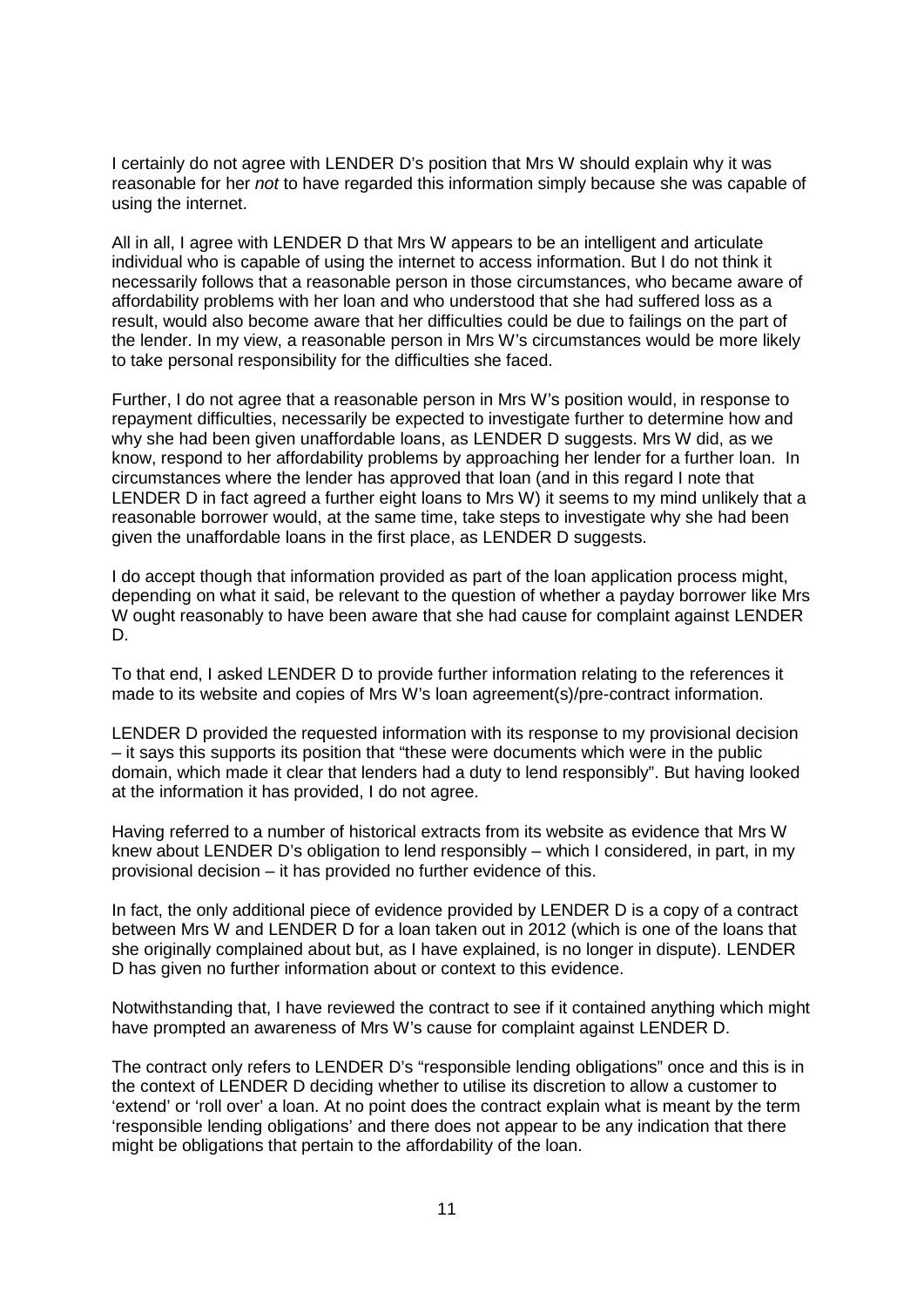This brief statement is in a section of the contract which discloses a variety of "adequate explanations" information about payment dates, what will happen if the customer defaults / missed payments etc.

This being the case, I am satisfied that a reasonable person in Mrs W's position could not reasonably be expected to have understood from her contract with LENDER D that the lender had an obligation to check that her loan was affordable before agreeing to provide it to her.

I fully appreciate that LENDER D feels strongly about this complaint, but having considered all of the evidence provided by the parties in this case – including the evidence from LENDER D in response to my provisional decision – I am still not persuaded that Mrs W *ought* to have been aware of her cause to complain about any of these three loans any earlier than she says she *did* become aware (which I am satisfied was within three years of her complaint).

# *summary*

Having thought very carefully about the time limit rules that apply to complaints brought to this service and how those rules should be applied, and having applied the evidence received over the course of this complaint to those rules, my findings on jurisdiction in this case are as follows:

- I accept that Mrs W complained more than six years after the event(s) she's complaining about (the sale of these three loans).
- I am satisfied that, to have cause for complaint. Mrs W needed to know there was a potential problem (that the loan was unaffordable), that the problem caused her loss *and*  that the loss was attributable to LENDER D.
- I find that Mrs W only actually became aware that she had cause to make her complaint(s) within three years of when she complained.
- I am not persuaded, from what I've seen, that Mrs W ought reasonably to have been aware that she had cause for complaint before then.

This means that I am satisfied Mrs W complained about these three loans in time.

I am grateful to the parties for their cooperation and patience whilst this jurisdiction matter has been carefully considered and now resolved.

## **my decision**

For the reasons set out in both my provisional decision and above, I am satisfied that Mrs W's complaint about these three loans was made in time. So it can now be considered by the Financial Ombudsman Service on its merits.

Kevin Wright **ombudsman**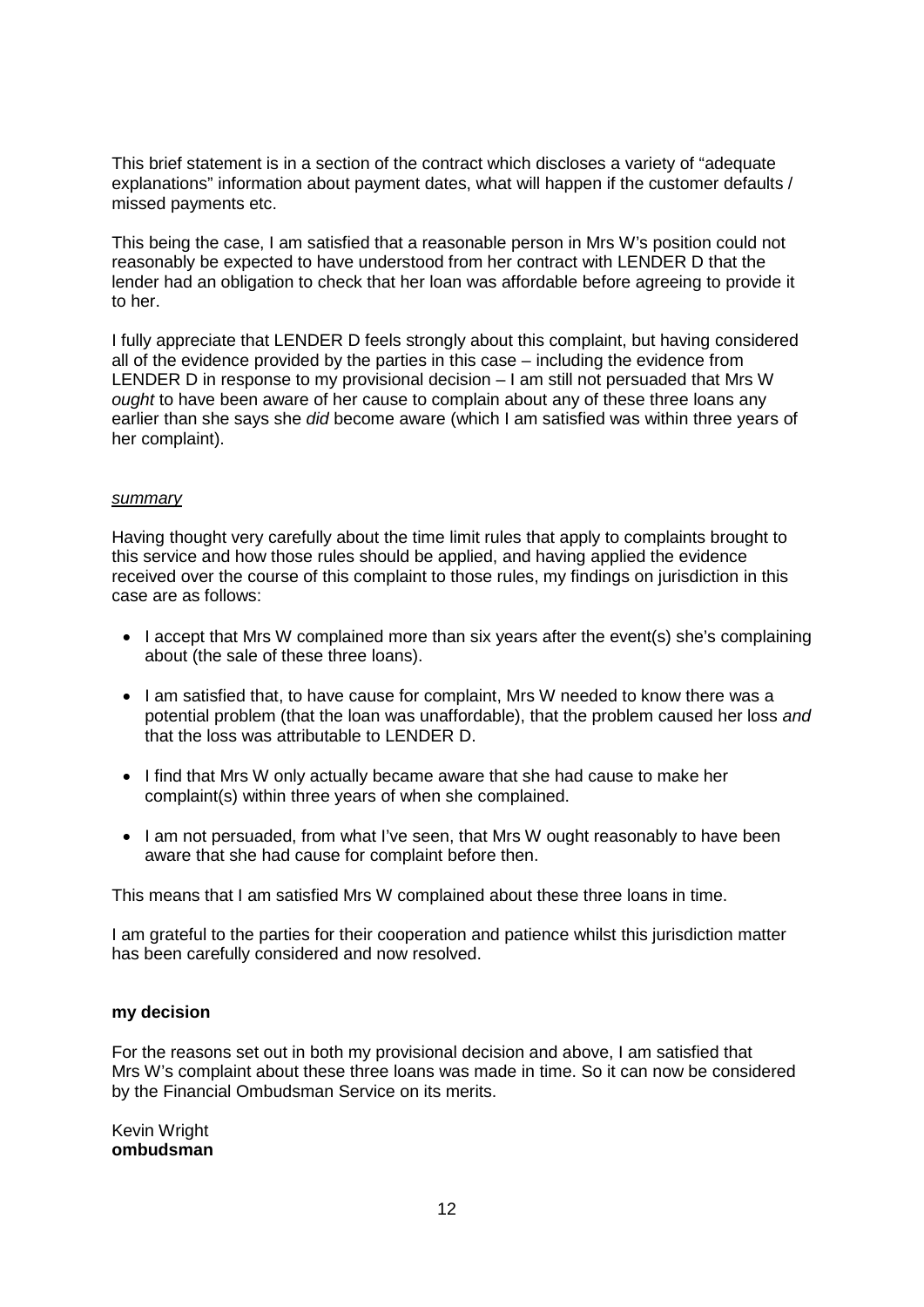### **Copy of Provisional Decision**

#### **summary of the complaint**

Mrs W's complaint is about nine short term LENDER D between November 2009 and July 2012.

Mrs W has explained that she took out the first loan with, she says, the hope that she'd be able to pay it back at the end of the month. She says from there, her financial situation began to spiral out of control and she was left with no choice but to take out more loans for progressively higher amounts to pay the loan interest and cover her living expenses.

Mrs W complains that these loans were unaffordable and that LENDER D was acting irresponsibly when it approved them.

#### **background to the complaint**

Mrs W made her complaint to LENDER D in July 2016.

In response, LENDER D said that time limits prevented complaints from being made about events that occurred more than six years before she complained – so it didn't investigate the first three loans Mrs W had taken out.

LENDER D also didn't agree that it had done anything wrong in relation to the remaining six loans that it had given within the past six years. Nonetheless, as a gesture of goodwill it offered to pay Mrs W an amount equivalent to the outstanding balance she owed, plus an additional £100 in compensation.

Mrs W didn't accept this offer. Instead, she referred her complaint here for further consideration.

After the complaint had been referred here, LENDER D decided to increase its offer. Mrs W accepted that new offer on the understanding her acceptance was in full and final settlement of her complaint about the six more recent loans. However, she still wanted the first three loans, which LENDER D says she'd complained about too late, to be considered by us.

Our adjudicator explained this to LENDER D so that it could arrange payment whilst we considered the question of whether Mrs W's complaint about the first three loans was made in time.

One of our adjudicators then considered that time limit issue. He explained to LENDER D that he thought Mrs W *had* complained about the first three loans in time, so they could now be considered further. This was essentially because he thought Mrs W had complained within three years of when she ought reasonably to have been aware that she had cause to complain about those loans.

LENDER D disagreed with the adjudicator and so the matter has now been passed to me, an ombudsman, to decide the jurisdiction issues.

LENDER D has provided detailed submissions setting out why it disagrees with the adjudicator. I've summarised what it's said below, but I can confirm that I've read and considered its submissions in full when reaching my provisional findings in this case. In summary, LENDER D says:

• The specific time limits applying to complaints referred to the Financial Ombudsman Service are essentially an extension of the position under section 14A of the Limitation Act 1980 ("the 1980 Act"). So, as with the 1980 Act, the complainant bears the burden of proving that they complained within three years of when they ought to have become aware that they had cause for complaint. This service has incorrectly put the burden on LENDER D to show that Mrs W complained more than three years after she knew or ought to have known that she had cause to complain.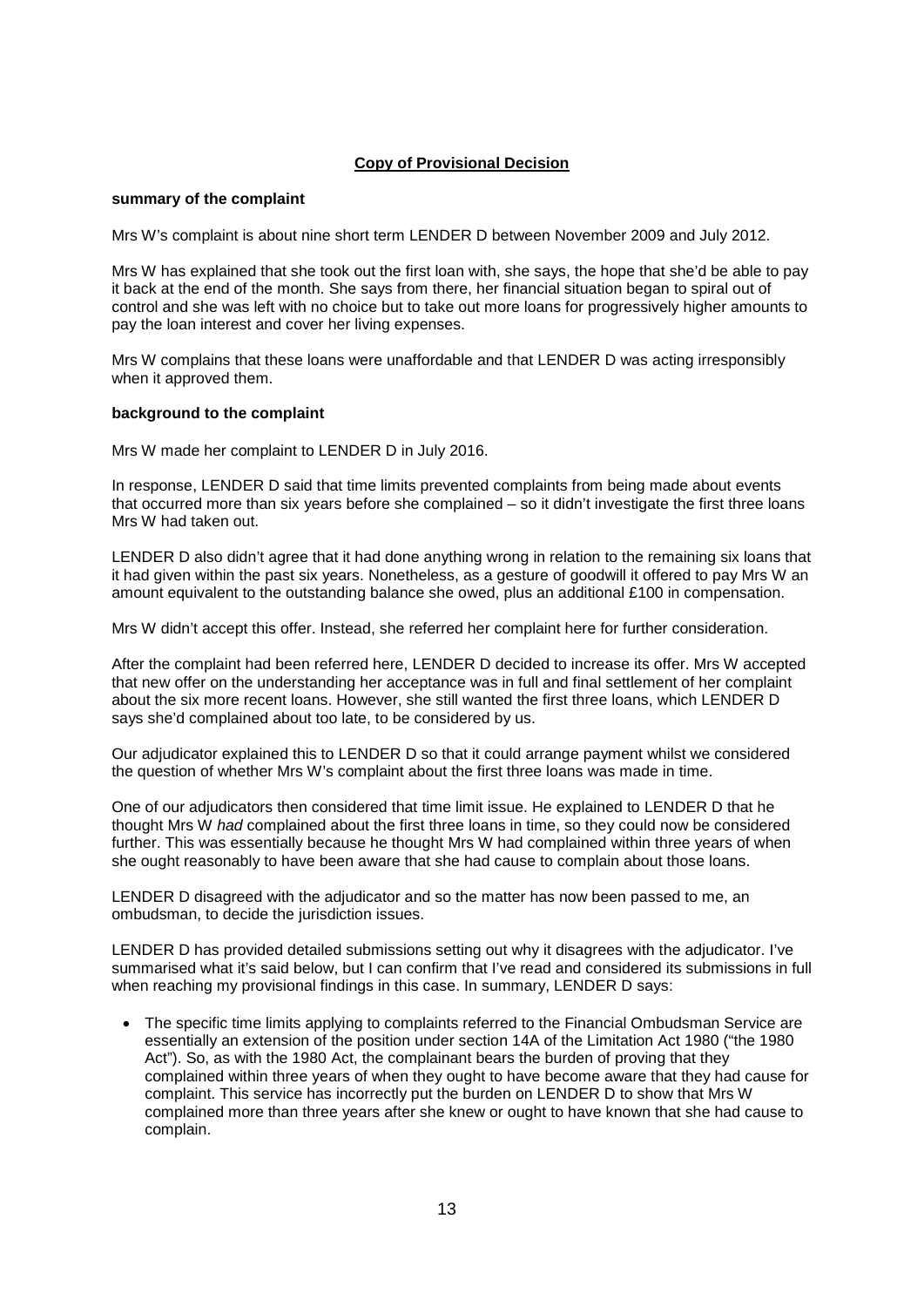- In determining awareness of cause for complaint, Mrs W didn't have to know that, as a matter of law, she had cause for complaint; she only needed to know the "factual essence" of what she's complaining about<sup>[2](#page-13-0)</sup> – she would have known that when she realised the loans were unaffordable, which our adjudicator concluded would have been when the loans were taken out or shortly afterwards.
- Our adjudicator assumed that Mrs W would have thought she was responsible for taking out these unaffordable loans and didn't provide any evidence to support this assumption.
- It's not enough for Mrs W to assert that she didn't realise she had cause to complain until recently when she objectively ought to have known before this – LENDER D believes our adjudicator overlooked this part of the test and didn't properly examine Mrs W's explanation of why she didn't complain sooner.
- There has been ample information available online dating back to at least 2009 which ought to have made it clear to Mrs W that lenders have an obligation to lend responsibly. For example:
	- o Information on Lender D's website (the website where these loans were taken out) referring to affordability checks, responsible lending practices etc.
	- o The Irresponsible Lending Guide published by the Office of Fair Trading ("OFT") in 2010 which sets out irresponsible lending practices and refers to complaints being dealt with by the Financial Ombudsman Service.
	- o Information on our website from September 2010 explaining that we were dealing with a significant number of cases about lending that was unaffordable from the outset and shouldn't have been approved by the lender.
	- o Various other websites, forums and blog posts from 2009 onwards.
- Mrs W's loan agreement and pre-contract information described the product including, amongst other things, that it was unsuitable for longer term borrowing, and that extensions would only be granted where LENDER D was satisfied that was in line with its responsible lending obligations.
- Finally, LENDER D is concerned that complainants like Mrs W are aware from information on consumer websites why we might be asking them about awareness of cause to complain, so they won't be truthful when we ask them about this (in fact, they say that one such website has specifically told a consumer to lie to us).

I must therefore decide whether Mrs W complained about the first three loans in time.

To be clear, I won't be commenting on whether those loans should or shouldn't have been given to her here – that's something that can only be considered once the question of whether we are able to consider the merits of this complaint has been resolved.

### **the time limits**

Paragraph 13 (1) of Schedule 17 of the Financial Services and Markets Act 2000 ("FSMA) requires the industry regulator, the Financial Conduct Authority ("FCA"), to make time limits for complaints referred to the Financial Ombudsman Service. Paragraph 13 (1) says:

(1) *The FCA must make rules providing that a complaint is not to be entertained unless the complainant has referred it under the ombudsman scheme before the applicable time limit (determined in accordance with the rules) has expired.*

<span id="page-13-0"></span> $2$  Haward & Ors v. Fawcetts (a firm) & Ors [2006] UKHL 9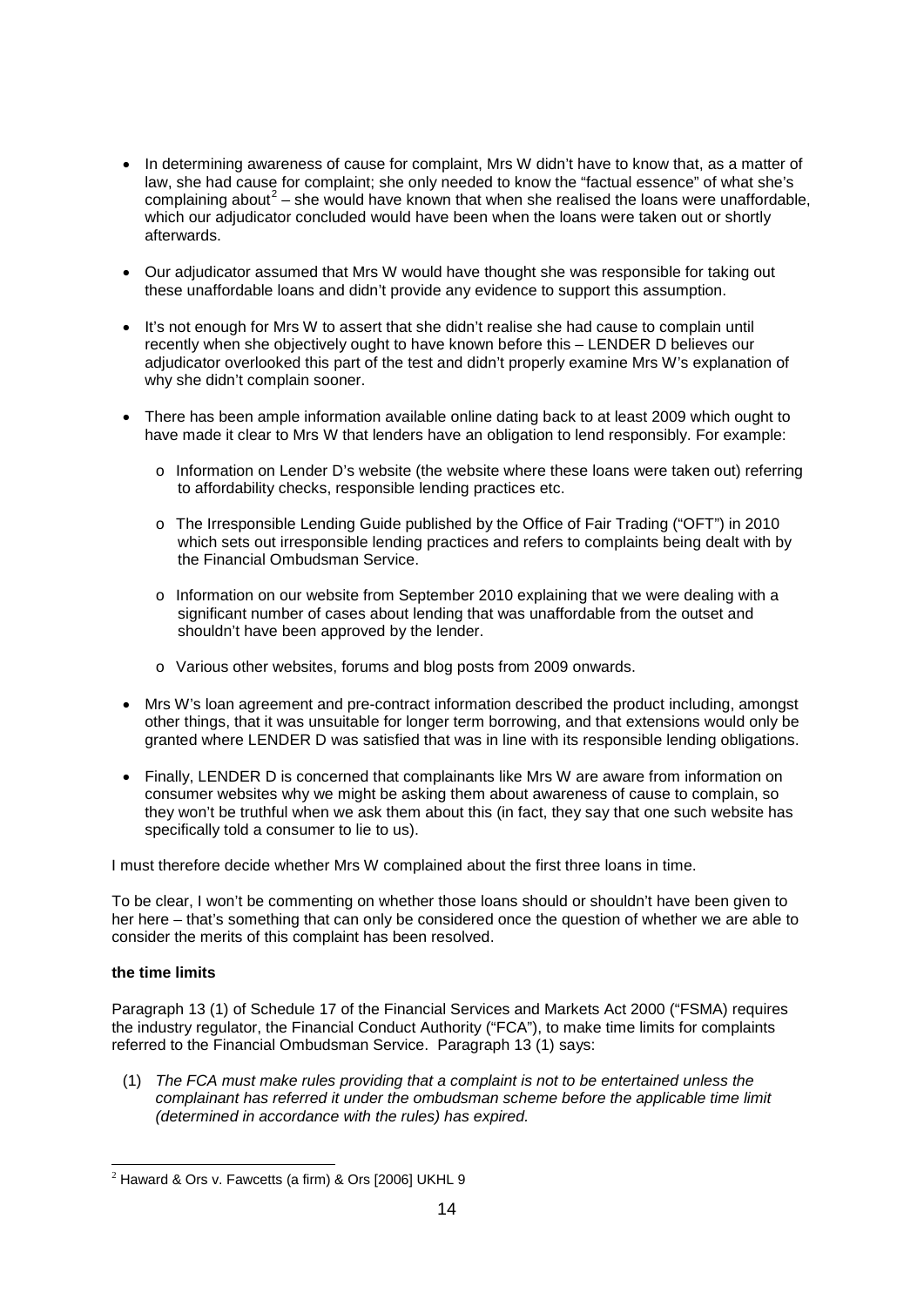These time limits are set out in the Dispute Resolution ("DISP") section of the FCA's Handbook at DISP 2.8, and it is *these* time limit rules that I'm required to apply when considering whether or not a complaint was made in time.

There are undoubtedly similarities between the time limits in DISP and those in the Limitation Act 1980. So I can understand why LENDER D has referred to the Limitation Act 1980 in its submissions, and I am mindful of the approach the courts take when applying these time limits.<sup>[3](#page-14-0)</sup>

That said, the DISP rules and court time limits are distinct from one another and they are not the same. For example, the rules made by the FCA under its FSMA powers:

- include a six-month time limit for a complainant to refer a complaint to us after a business has issued its final response to the complaint;
- do not include an overriding 'long stop' for bringing complaints to this service, as there is for some claims brought through the courts; and
- do not distinguish between complaints that involve contractual matters and negligence matters as the court time limits do (although there are different rules for some complaints, such as complaints about the sale of mortgage endowment policies and some pensions related complaints).

Taking all this into account, I'm satisfied that I need to decide how the time limits set out in DISP 2.8, rather than those in the Limitation Act 1980, apply to this complaint that Mrs W has referred to the Financial Ombudsman Service.

The effect of DISP 2.8.2 R (2) is that, unless the business consents or there are exceptional circumstances for the complainant's failure to comply with the time limits, I can't consider a complaint that's been made more than:

- (1) six years after the event complained of; or (if later)
- (2) three years after the date on which the complainant *'became aware (or ought reasonably to have become aware) that they had cause for complaint'*.

LENDER D doesn't consent to this service considering Mrs W's complaint about the loans she took out more than six years before she complained. So I've considered whether her complaint about those loans was made in time under DISP 2.8.2.

### **the six year period**

Each lending decision that Mrs W has complained about is a separate event relating to the provision of a distinct financial service – the provision of the individual loan in question. So, for the purpose of the time limit rules, separate six year periods run from the point at which each loan was approved. That means that the six year time periods for these three loans expired at the following times:

| loan number | date loan provided | six year deadline |
|-------------|--------------------|-------------------|
|             | November 2009      | November 2015     |
|             | February 2010      | February 2016     |
|             | June 2010          | June 2016         |

As I understand it, Mrs W's complaint was received by LENDER D in July 2016. So her complaint (or complaints) about these three loans was made after the six year period in DISP 2.8.2 had expired.

<span id="page-14-0"></span> $3$  For example, in the case of Haward & Ors v. Fawcetts (a firm) & Ors [2006] UKHL 9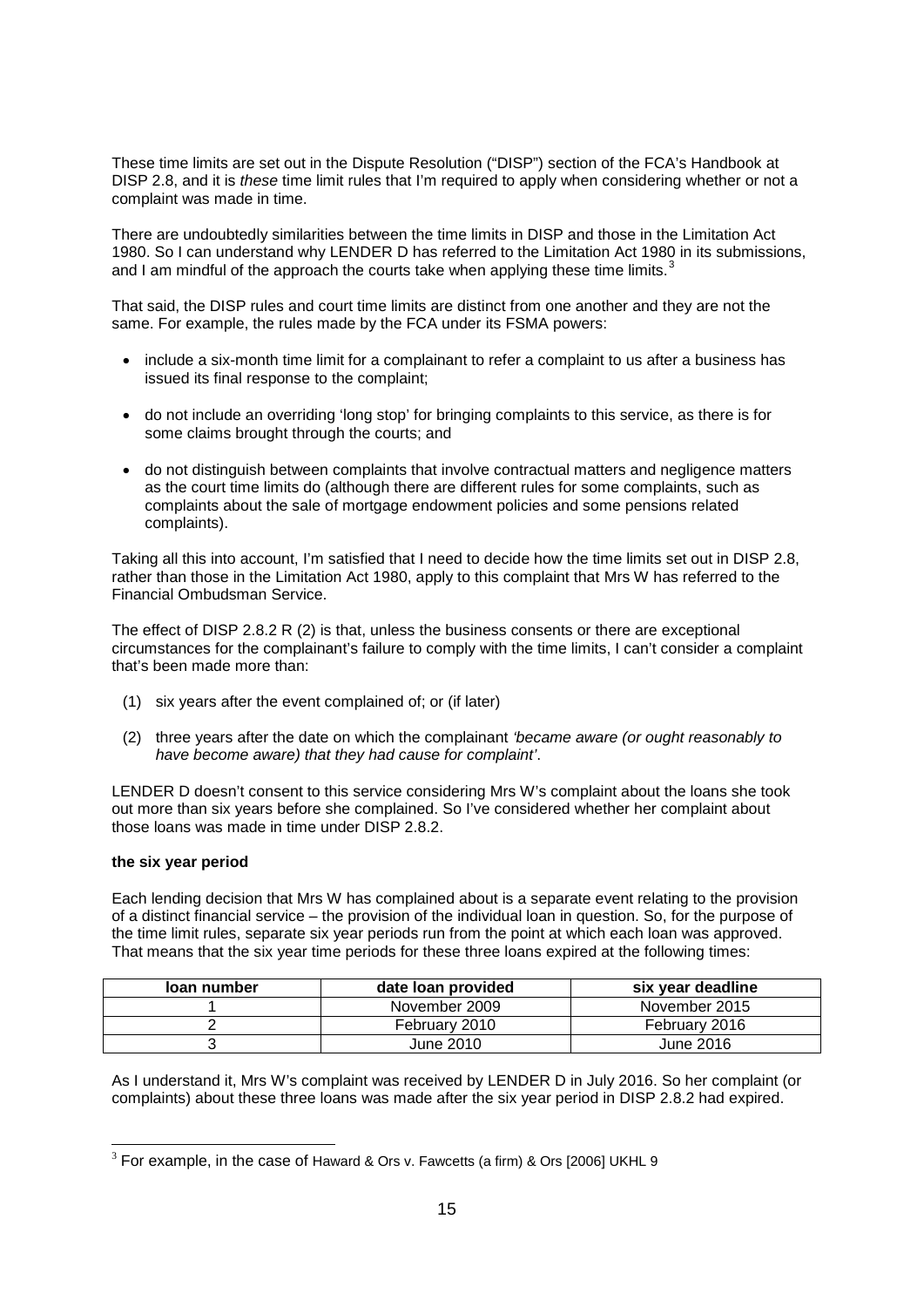So I now turn to the three year part of the time limit rules to see how that applies to the complaints Mrs W has made.

### **the three year period**

The three year period can potentially extend the six year deadline for complaining depending on when the complainant was aware or, when they ought reasonably to have become aware, that they had cause to complain.

Mrs W has told us that she took out the first loan with, she says, the hope that she could pay it back by the end of the month but, because she had very little disposable income available after covering her basic living expenses, she found herself in a situation where her finances spiralled out of control as she took out more loans for progressively higher amounts to pay the loan interest and cover her living expenses.

She says these loans were unaffordable and that she now realises LENDER D was acting irresponsibly when it approved them, although she blamed herself for her situation at the time.

### *when was Mrs W aware that she had cause for complaint?*

When she spoke to my colleagues about this during the course of our investigation into these jurisdiction questions, Mrs W said that she only became aware that she had cause to complain recently when she came across media coverage relating to payday loans and friends were telling her that she should complain.

She told us that she'd asked LENDER D for this money and it was simply given to her, so she assumed at the time that she (rather than LENDER D) was responsible for her worsening situation:

*"I had no idea that I had anything that I could've taken anywhere, because I was borrowing the money I thought that it's just my fault; I can't do anything about it."*

When asked if she thought LENDER D had done anything wrong at the time, Mrs W said:

*"Not really. I thought it was all my fault really getting into that difficulty".*

Mrs W has been consistent when talking to us about this, which I consider adds to the persuasiveness and plausibility of her testimony. I'm also mindful that her account is similar to the findings of research carried out for the Department for Business Innovation & Skills in 2013<sup>[4](#page-15-0)</sup>:

### *2.3.3 Personal responsibility*

*…many participants expressed a strong sense of personal responsibility regarding any misuse and difficulties caused by missed or mismanaged payments. Customers who had found themselves in difficulties in repaying payday loans – for example having bailiffs visit to reclaim debts – saw themselves as personally culpable. They tended to believe that they were sufficiently aware of the risks and costs involved in taking out the loan to be responsible for the consequences…*

*...many also felt that payday loan customers were responsible for their decisions, and the attendant risks and costs, regardless of how lenders used advertising or provided information about their products.*

*"I don't blame anyone else, I knew the rules" – Payday loan customer*

<span id="page-15-0"></span><sup>4</sup> Ipsos MORI Social Research Institute, *Making Consumer Credit Markets Fairer,* Department for Business Innovation & Skills, 2013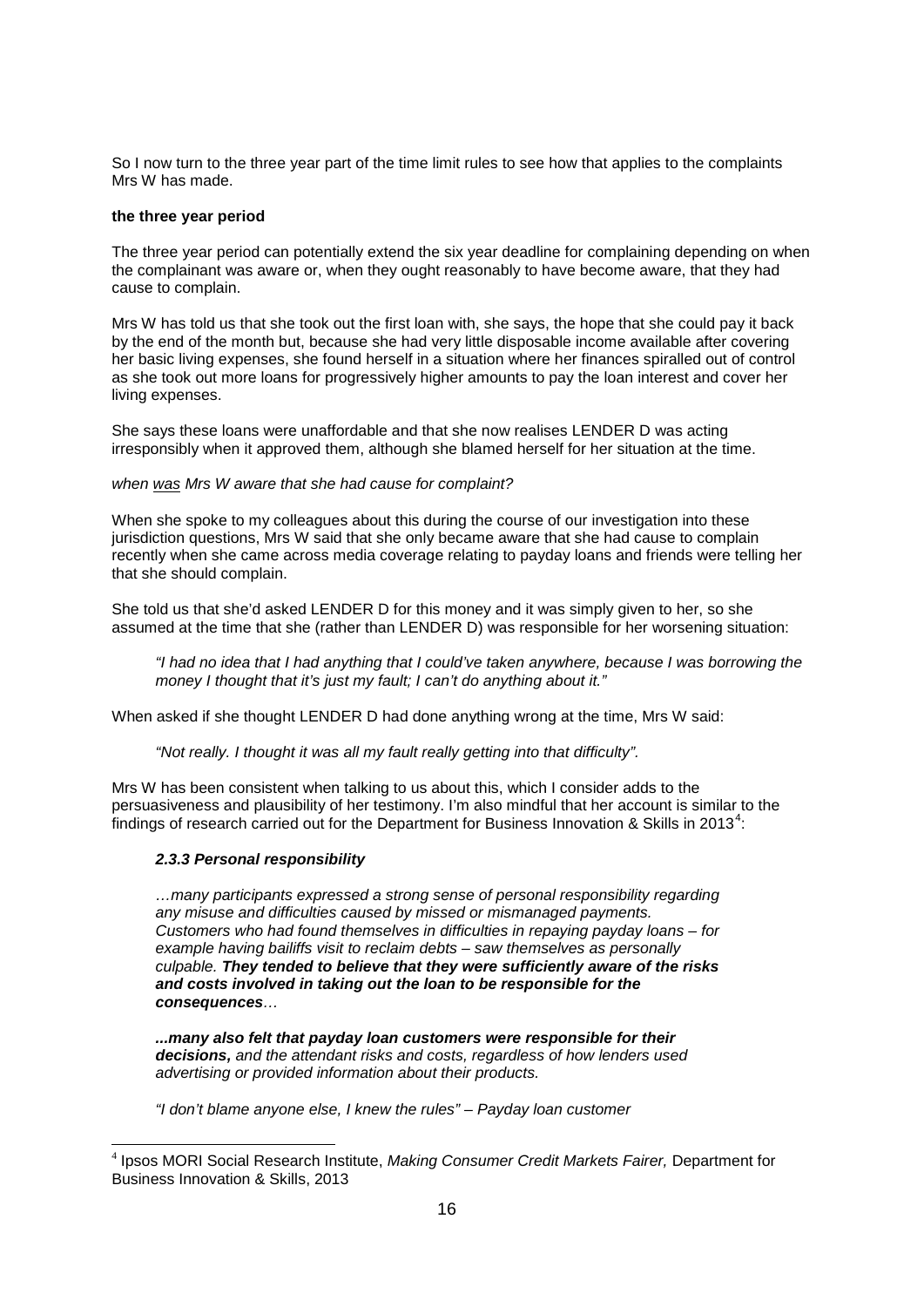From what she's told us, it seems to me that Mrs W had approached LENDER D at a time when she was financially vulnerable and it had lent her the money she'd asked for. So I don't think it's surprising that she blamed herself rather than LENDER D when she realised that these loans were unaffordable. Taking this and all of the above into account, I find Mrs W's testimony that she only recently realised that she had cause to complain to be plausible.

I haven't seen anything which clearly shows she knew she had cause to complain more than three years before she did complain – for example, evidence that she attempted to make an earlier complaint or testimony from her confirming that she knew that she should have complained sooner.

So, having considered the representations of both sides, I'm currently satisfied it's more likely than not that Mrs W didn't realise she had cause to complain more than three years before she complained in July 2016.

#### *when ought Mrs W to have been aware that she had cause for complaint?*

As LENDER D has rightly pointed out though, there is also an objective part of the three year awareness test that I must consider. So whilst Mrs W may have told us – and I find it plausible – that she *actually* became aware that she had cause to complain less than three years before she did complain, I must also consider whether she *ought reasonably* to have become aware that she cause to complain earlier than this.

I'm satisfied that Mrs W ought to have known from the frequency and amount of her borrowing, combined with her financial situation at the time – she's told us she had to borrow increasing amounts of money to pay the loan interest and to cover her living expenses – that these loans were *unaffordable* shortly after they were taken out (if not at the time of the borrowing itself).

But I do not consider that having this knowledge (that the loans were unaffordable) means that Mrs W *ought to have known* that she had cause to complain at this time.

I say this because it seems to me that having cause to complain requires a complainant to not only be aware of a potential problem (in this case, the unaffordable lending) but *also* to be aware that the problem has caused them, or would cause them, loss; and that loss may have been caused by someone else (and who that someone is).

Sometimes it will be quite clear that a business might have at least some responsibility for what happened to the consumer.

So, for example, it's likely that a consumer taking out a product on the basis of specific information given to them by a business would normally have reason (or ought reasonably to have had reason) to think the business might have done something wrong when they later found out that the information was misleading. Usually, a reasonable person would attach some blame on the person providing them with information they relied on if that information turned out to be inaccurate or untrue.

But equally I think that it's possible (and sometimes perfectly reasonable) in some situations, for a consumer to not realise someone else might have some responsibility for their problem until something or somebody else made that connection for them. Having thought carefully about the facts of this case, I think that's what happened here.

In reaching my decision on this point, I think it's relevant to take into account the wider environment and circumstances in which short term loans were taken out in 2009 and 2010.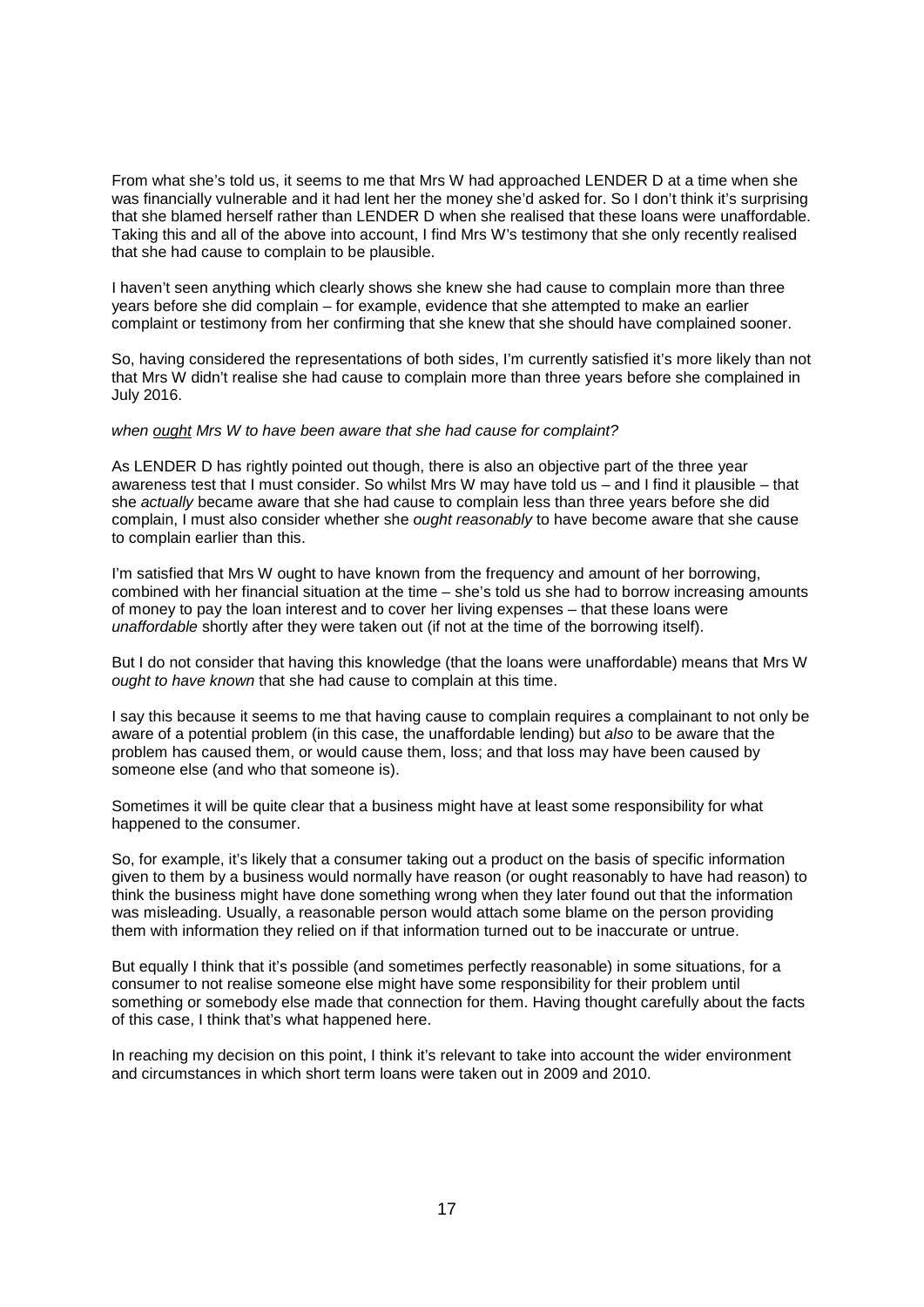For many borrowers – at least at that time – the perception was that the role of short term lenders was to provide relatively (compared to other borrowing types) small amounts of money, when other lenders (for example, banks) may not have lent to them. For many borrowers it would have seemed like such loans were 'there if you want it' up to a certain amount, with the borrower seeming to control much of the process – selecting how much they wanted to borrow up to a specified limit and completing the process in minutes.

In fact, as the OFT reported as late as 2013 in its 'Payday Lending Compliance Review Final Report' (by which time the industry had taken some steps to improve practices):

- *Lenders compete by emphasising speed and easy access to loans, but borrowers are not getting a balanced picture of the costs and risks of taking out a payday loan.*
- *Across the sector, there is evidence that the majority of lenders are not conducting adequate affordability assessments and their revenue streams rely heavily on rolling over or refinancing loans. Around one in three loans is repaid late or not repaid at all.*

And it's for these reasons, among others, that the current regulator, the FCA, has since introduced various regulatory requirements on short term lenders and the market has changed and reduced in size.

It would – in my view, reasonably – have seemed to many consumers seeking short term loans at this time that it was part and parcel of such arrangements that they might not be able to repay them in full from surplus or regular income at the first attempt. Instead, they might have to take out another loan or significantly alter their other financial arrangements to repay the loan. That was all part of the service the short term lender provided and the experience of many with a previous history of borrowing.

And it seems to me that all of this would have only enhanced the view that short terms loans were about 'readily accessible money', whatever your circumstances and that refinancing (rather than repayment from regular income) was an acceptable repayment strategy – particularly as that was the experience of many. In effect the short term lending service provided by these OFT regulated firms would have appeared to many consumers – rightly or wrongly – to be available whether you could afford to repay the loan straight away or not.

In these circumstances and in the prevailing environment in 2009 and 2010 when these loans were granted, I'm not persuaded a consumer such as Mrs W with an unaffordable (in the sense that she could not repay the loans from her regular income) short term loan or loans, ought reasonably to have – in every case – attributed some responsibility or blame for what happened to them on the lender, or necessarily thought that something might not have happened as it should when they found it difficult or were unable to repay the loan(s).

LENDER D does not agree with this and has pointed to various documents and online resources from around this time which, it believes, ought to have made it clear to Mrs W that lenders have an obligation to lend responsibly (and so, in turn, she should have blamed LENDER D when she realised these loans were unaffordable). I've thought carefully about what LENDER D has provided and referred to but, from the evidence I've seen so far, I am not persuaded by what it says.

The fact that these publications were in the public domain and so, in theory, accessible to Mrs W doesn't (with the possible exception of the documents provided as part of her loan application processes, which I note LENDER D has referred to but hasn't provided copies of) necessarily mean that she ought reasonably to have been aware of them and read them. Nor does it automatically follow that consumers ought reasonably to have realised they have cause for complaint from that kind of generic information (although that will depend on the information and the complaint made).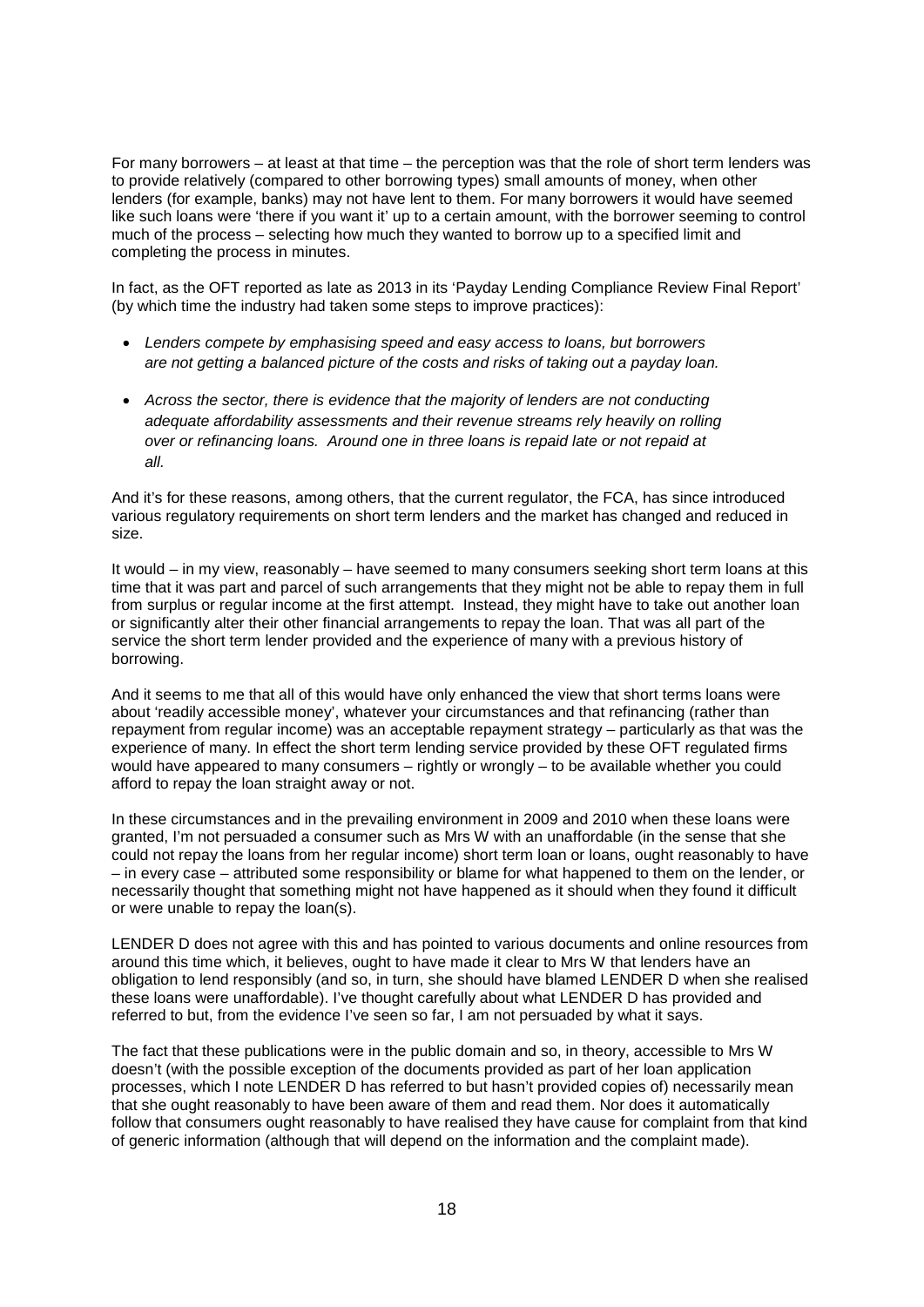The OFT's Irresponsible Lending Guide is a good example of this – I don't think consumers such as Mrs W can reasonably be expected to have read or be familiar with specialist publications like this. And indeed whilst there may have been information on our website about unaffordable lending from September 2010 I do not consider Mrs W *ought reasonably* to have been aware of that information.

I do accept that *in some cases* consumers may see or read something in the media or some other publication which causes them to think about their own circumstances, and this then leads them to look into whether they have a reason to complain. But that doesn't mean that the three year time limit ought reasonably therefore to have begun from an earlier publication that Mrs W (or indeed consumers in other cases) may not even have seen (and reasonably so).

I also accept that any information provided as part of the loan application process might, depending on what it said and its prominence, also be relevant to the question of whether a payday lending borrower like Mrs W ought reasonably to have realised that LENDER D perhaps shouldn't have lent to them and that it caused their loss.

In its submissions, LENDER D has provided an extract from, amongst other things, the 2011 version of its website, which said:

*Lender D has strictly adhered to responsible lending practices since its launch in 2007…*

*You have the right to…*

*Access reliable and licensed credit that won't put you in debt. We run full consumer credit history checks and a proprietary credit scoring model that assesses your ability to repay. We also review select loan applications manually in order to ensure a proper credit decision.*

LENDER D hasn't given any detail around the context of this or indeed any of the other extracts it's referred to from its website. Aside from post-dating the loans by a couple of years, as far as I can see this particular statement, as an example, seems to have been located towards the bottom of the "About Us" section of the website, meaning that an applicant could reasonably successfully apply for a loan without ever seeing it.

I do not consider the fact that this appeared on the website means that Mrs W ought reasonably to have realised she had cause to complain. Even if I were to accept (which I make no finding on) LENDER D's view that the contents of this statement ought reasonably to have made applicants aware that it was required to lend responsibly (and so might have some responsibility for what happened), it was not given sufficient prominence to reasonably have that effect.

Equally, whilst LENDER D has referred to extracts from Mrs W's loan agreement(s)/pre-contract information, it hasn't provided copies of those agreements or full details of the pre-contract information.

If LENDER D wants to provide more information about any of the above, it can of course do so in response to this provisional decision and I will consider what impact, if any, that might reasonably have had in the context of this complaint. If it does, I'd ask it to bear in mind what I've said above about how prominent, in my view, these statements ought to have been when considering if it still wants to rely on them in this case.

Having considered all of the evidence referred to by LENDER D so far, I'm not presently persuaded by what it's said that Mrs W *ought* to have been aware of cause to complain about any of these three loans any earlier than she says she *did* become aware (which was within three years of her complaint).